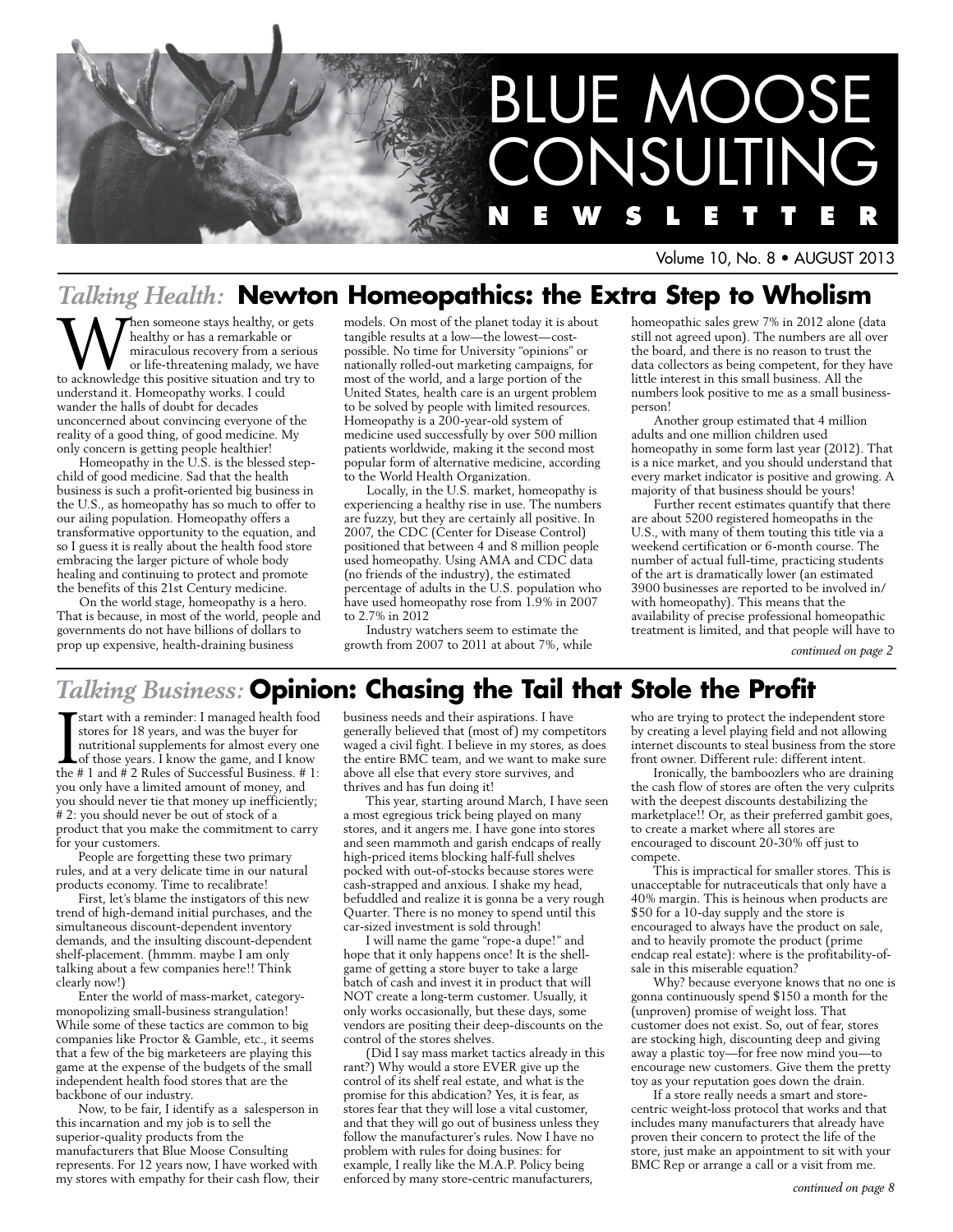#### **Newton Homeopathics** *continued from page 1*

actively search to find valid homeopathic OTC medications. Homeopathy is still a growing infant in America. Most of the businesses identified are in the Southeast and the mid-Atlantic, so the market is here in BMC territory, though most stores have not tried to corral it!

On the other end of the spectrum, I am not aware of a drug store that does not carry homeopathic medicines: drug stores have always accepted the homeopathic opportunity. While the AMA tries to impose strict uniformity in medicine, the good-old drug store has always been the unrepentant wild west of capitalism and so homeopathy is available in drug stores nationwide. To your store, therefore, you should not be catering to mass market homeopathic lines. **Newton Homeopathics**, our champion of Homeopathy, has always shown a dedication to the independent health food store: the storehouse of knowledge for healthful living. Newton does not sell to any internet-only retailer.

The "debate" waged by mainstream allopathic medicine that homeopathy is not valid is irrelevant. At one point the authorities said the world was flat, but boats kept on sailing around the globe to bring back spices and knowledge of other cultures. I am all for those closed-minded Medical Doctors who sneer to stay in their cages: it keeps them far away where they can do little harm. Marking them with white coats helps. The debate is irrelevant because homeopathy works, because people get better, get cured. We see it every day, so let them get hyperbolic about meta-analyses and vetted gold-standard triple approved clinicals: if it works, then utilize it!

Homeopathy is a legally-sold OTC medicine in the US, it has a 215+ year history of success and is used internationally with confidence and results. Like other "world" medicines, the natural products industry needs to fully embrace homeopathy's message and promise.

A quick history of homeopathy. Homeopathy gained its medical acceptance after the publication in 1810 of "Organon of the Rational Art of Healing" by Samuel Hahnemann. Early America embraced homeopathy—its heyday being from the 1850s to the 1930s (the antibacterial penicillin was discovered in 1928, and modern medicine was instantly changed) and today there is still a Hahnemann Hospital in Philadelphia and a statue to The Father of Homeopathy in Scott's Circle in Washington DC. Intriguing sidenotes on homeopathy in America are the role of women in the homeopathic movement; and the historical facts that a homeopath successfully practiced not because of license but because of reputation for healing success. Homeopathy could easily have been deemed dangerous to small minds. Now, what has happened since that time….

200 years after its development, the legitimacy and efficacy of homeopathy still continues to be questioned, even though hundreds of millions of people have used homeopathy daily or when needed to get better and stay well—and to overcome life-threatening challenges. Homeopathy was at one time embraced by the medical establishment until the drug model and the pathologies of bacterial extermination gained popularity. (No one questions that allopathy is good at killing things). Since then, pharmaceutical medication has done remarkably little to make humanity healthier, and yet there has been a powerplay manipulated by the AMA and Big Pharma (sorry for the term, but if the shoe fits…) to obliterate any other modality with a false-cloak mantra of scientific proof, licensure and the mortal attack of anyone who questions the status quo. What is funny about this is that the manic though measured skeptics who have risen with the life's purpose to discredit homeopathy, as with all hypocrites, cannot see themselves when they stand at the podium of scientific understanding and say that homeopathy cannot be proven. What proof has allopathy? (Likes cures likes).

In the moral play, the magician then cleverly intones: "I say to you, dear audience, here is the proof of a satisfied and healthy patient: what further evidence do you need!?

But enough of my gloating about the knowledge that we are on the correct side of this debate in our stores: let's get to some healing!

The average consumer is not concerned about this drama, and today a growing percentage of people are turning to "alternative", complementary care modalities, including homeopathy: because they work. Good Medicine.

Every time I write an article, I cover these facts, and bring a relevance to the importance of this conversation: but something is usually missing? You.

The majority of stores still carry homeopathy but don't highlight it, mainly because they feel inhibited about their own abilities to explain homeopathy. This is obvious, interesting, and silly. As if people actually feel competent to explain why Vitex is good for all women's issues or what an herbal antiviral actually does?

Maybe the so-called witchcraft that is being done is by the synthetic-drug makers, tricking people into being wary and apprehensive as a way to stop them from educating, and involving people more in their own health, and the business of healing. Have you really tried to understand and study homeopathy? Have you ever taken the moment to evolve a teaching method for this modern and safe medical modality?

If you are still stumbling over the question as to what homeopathy is, I ask: how can that be?

Do you know how homeopathy works? You don't have to know. In the various Materia Medica of Homeopathy, which are compilations of clinical evidence on remedies tested, proven and used to heal. These Materia Media are a complex and detailed paradigm reading (that is no different than the complexity of any modern pharmaceutical), and it is not so much that you know how they work, but to know that they have been shown with evidence to work for the symptom pattern expressed.

The products sold as homeopathics in the United States all must meet FDA requirements:

"The Federal Food, Drug, and Cosmetic Act (FFDCA) recognizes as official the drugs and standards in the Homeopathic Pharmacopeia of the United States and its supplements (Sections 201 (g)(1) and 501 (b), respectively).

[www.fda.gov/ICECI/ ComplianceManuals/ CompliancePolicyGuidanceManual/ ucm074360.htm.]

The principle author of this set of laws in 1938 (Public Law 75-717) was 3-term NY Senator Royal S. Copeland, a practicing homeopath who served as President of the Michigan Homeopathic Society, the American Institute of Homeopathy as well as being a professor at the University of Michigan Medical School's Homeopathy Department.

Homeopathic Drugs are regulated by the same governing laws as conventional Allopathic Drugs; are governed by the same laws (FDCA), have the same GMPs, the same labeling requirements and the same Advertising strictures (regulated by the FDA Compliance Policy Guide). Homeopathic Manufacturers are registered with the FDA and subject to FDA inspections. Homeopathic medicines are different than Dietary Supplements.

You should have full confidence in recommending Homeopathic OTC-remedies from credible, legally-registered homeopathic manufacturers. Newton Labs in Conyers Georgia (outside of Atlanta) offer FDA-Registered Homeopathics (FDA Est# 1051203). Newton Homeopathics is a responsible healthcare provider. Newton is a member of the National Center for Homeopathy, the Homeopathic Pharmacopoeia of the United States (HPUS), the American Association of Homeopathic Pharmacists (AAHP), and is a gold sponsor of the American Medical College of Homeopathy. Newton manufactures pet homeopathics and is a member of the American Pet Products Association. Newton supports Homeopaths Without Borders and the National Health Freedom Coalition. Newton has been a member since 1999 of the Natural Products Association.

Newton also has a reciprocal relationship with the American Academy of Clinical Homeopathy (AACH). Their sister company provides a correspondence course open to all as a certificate program on clinical homeopathy. Quoting Newton Founder, Dr. Luc Chaltin  $(1923 - 2008)$ :

"Homeopathy is a wonderful art of healing. It saved my life 40 years ago. It is important to me that I share my knowledge with as many health practitioners as possible. I want them to experience the effectiveness of homeopathy in their practice. For this reason, I have priced the correspondence course to be very affordable. I hope that many will benefit by the knowledge of this successful healing method."

There is every reason to make Newton Homeopathics the primary homeopathic company in your store. And here is why!

Newton is not chasing the mass market, and they don't sell there. They do not allow the underselling of the stores with deep discounts as other companies do. The Newton Quality Differentiators are there to share with your community:

Newton was probably the first Homeopathic Manufacturer in the United Sates to offer homeopathic complexes. Dr. Luc excelled in creating formulas that work. These provide quick, easy to use, appropriate remedies for you to safely care for yourself, your family and your pets.

Newton packages in glass, because that is what optimal manufacture requires. Well water that is ultra-purified is used, as well as certifiedorganic, gluten-free, non-GMO sugar cane alcohol for the liquids and 100%, gluten free, non-GMO, beet-derived sucrose for the pellets.

Already, we have eliminated almost all the competition with these concerns for quality.

The sourcing of the mother tincture is also critical, and Newton starts their remedies with organic or wild-grown herbal tinctures whenever possible. All products are hand-succinated, the correct way to involve the energetic with the manufacture of the remedy. Newton has the best formulas on the market, and they make product



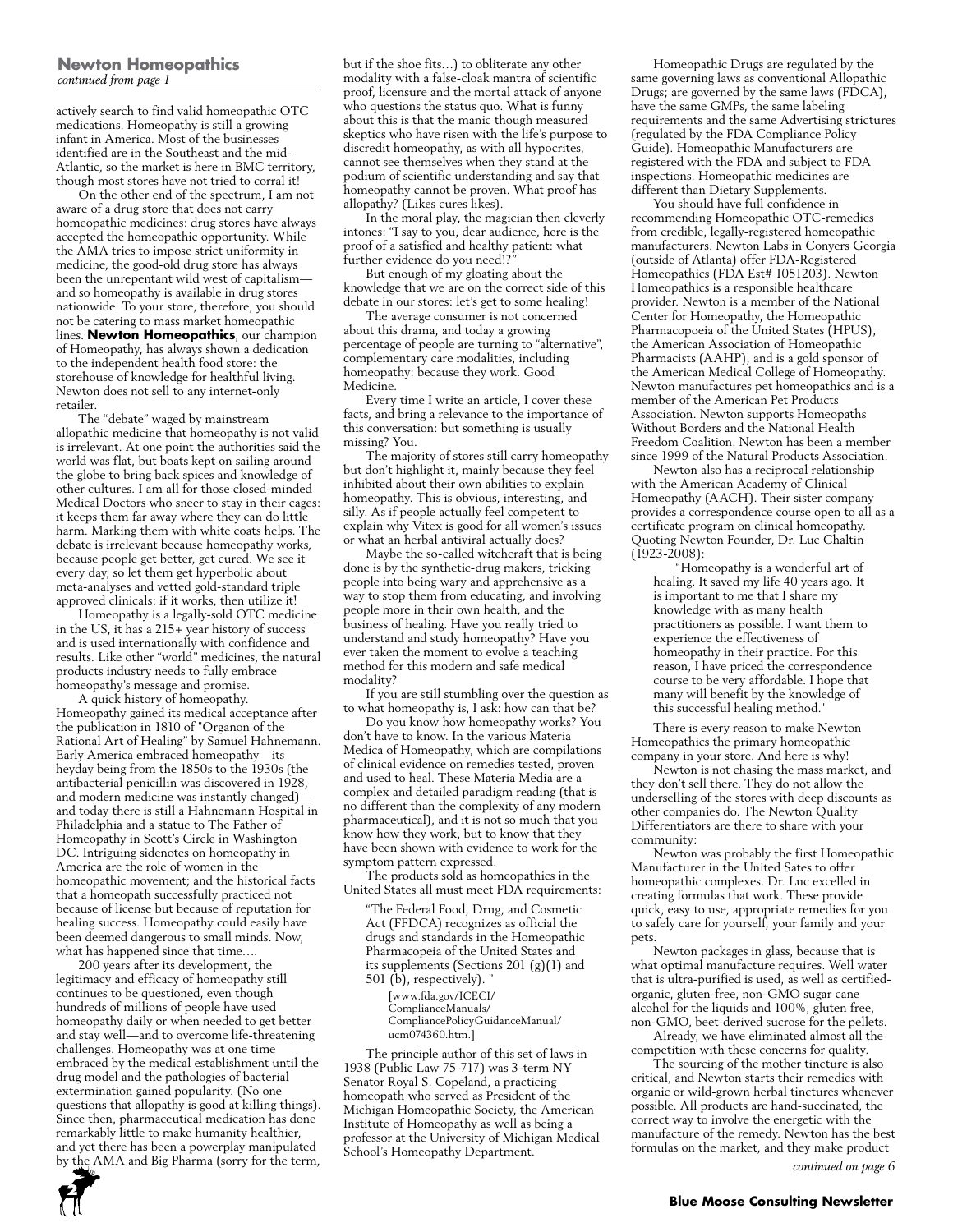

**August Promotions 25% OFF** 

(minimum of 3 ea ordered) **Albizia liquid extract** 1 oz + 4 oz **Kava liquid extract** 1 oz + 4 oz **Kava capsules** 60 vegetarian capsules **Passionflower liquid extract**  $\frac{1}{2}$  oz + 4 oz **Anxiety Soother™ liquid extract** 1 oz + 4 oz **Stress Manager™ liquid extract** 1 oz + 4 oz

 *Anxiety Soother*™ Support for Occasional & Mild Anxiety.\* Kava rhizome & root, Passionflower flowering herb, Bacopa herb, Albizia stem bark, Lavender flower, Lavender steam-distilled essential oil *Stress Manager*™ Supports Healthy Response to Physical & Mental Stress.\* Eleuthero root, Reishi fruiting body, Holy Basil leaf, Rhodiola root, Schisandra berry

~~~~~~~~~~~~~~~~~~~~~~~~~~~~~~~~~~~ **Reformulation:** (Product note: not sale announcement) **Sugar Metabolism™ Compound** • Gymnema leaf (Gymnema sylvestre)^ replacing Jambul seed

(Syzygium cumini) ^Organically-grown, Shade-dried, Custom-Wildcrafted™ released around September 2013

*New formula:* Devil's Club root bark, Gymnema leaf, Blueberry leaf, Phaseolus bean pod (without beans), Dandelion root; leaf; flower.

**Name changes:** shipping around June 2013. formulas stay the same: Health Cholesterol Tonic™ becomes **Healthy Cholesterol Compound** Health Heart Tonic™ becomes Healthy Heart Compound

*America's #1 selling Liquid Herbal Extracts*

# ımalaya

HERBAL HEALTHCARE

**August Promotions 15% OFF**

*all minimum 3 ea per SKU* **Bacopa** 60 caplets **Boswellia** 60 veg caps **Turmeric** 60 veg caps

**Botanique by Himalaya** *WOW Affordable Organic!*  11.83 fl oz. MSRP: \$9.99  **Hydrating Shampoo** For Normal to Dry Hair.

**Rejuvenating Shampoo** refresh, repair & rejuvenate damaged + stressed hair. **Volumizing Shampoo** Clay based Shampoo gives a soft,

gentle lift **Amla & Holy Basil Conditioner** ultra-lightweight: enhances

manageability + softness *For healthy lustrous hair you need gentle shampoos + moisturizing conditioner Formulated with sustainably grown botanicals + essential oils. All products tested Gluten free*

**Super Deal 20% OFF MindCare**® 60 veg caps *MindCare*® is unique . Stress pushes the pause button on memory MindCare® supports the brain & relieves stress. Supports Focus, Concentration & Mood. Clinically-tested formula.

 $\sim$ ~~~~~~~~~~~~~~~~~~~~~~~~~~~~ **Ask your BMC Rep about the LiverCare**® **mouse campaign!** *Intrigued?*

Not represented by BMC in SC *Himalaya Herbal HealthCare: Our Science. Your Life™*



**Bluebonnet sells only Kaneka CoQ10 + Ubiquinol** Kaneka Corporation, headquartered in Japan, is the largest manufacturer of CoQ10 in the world, and Kaneka Nutrients L.P. is the only company that manufactures CoQ10 in the U.S. Since 1977, Kaneka has manufactured the only yeast fermented all natural CoQ10, making a bio-identical product to the CoQ10 produced in the body Supported by over 3 decades of manufacturing, safety + clinical studies, KanekaQ10™ is the primary brand of CoQ10 used in FDA-approved NIH-funded clinical trials.

Backed by 10+ years of R & D + testing, Kaneka unveiled KanekaQ10™ in 2007: the only supplemental ubiquinol available today—manufactured exclusively by Kaneka.

~~~~~~~~~~~~~~~~~~~~~~ Ask your BMC Rep if you have not seen the latest letter from the desk of Gary Barrows, discussing the latest innovations and leadership from Bluebonnet Nutrition.

Not represented by BMC in NJ Not represented by BMC in NJ, SC and the Moster Kosher certified raw materials although these price reductions will occur on Aug 1, the transition to these new products—which will now be available in a smaller softgel size—as inventory is depleted \* Free shirts read *Bluebonnet Standardized Herbs Nature's Miracles*—while supplies last



Not represented by BMC in NJ, SC

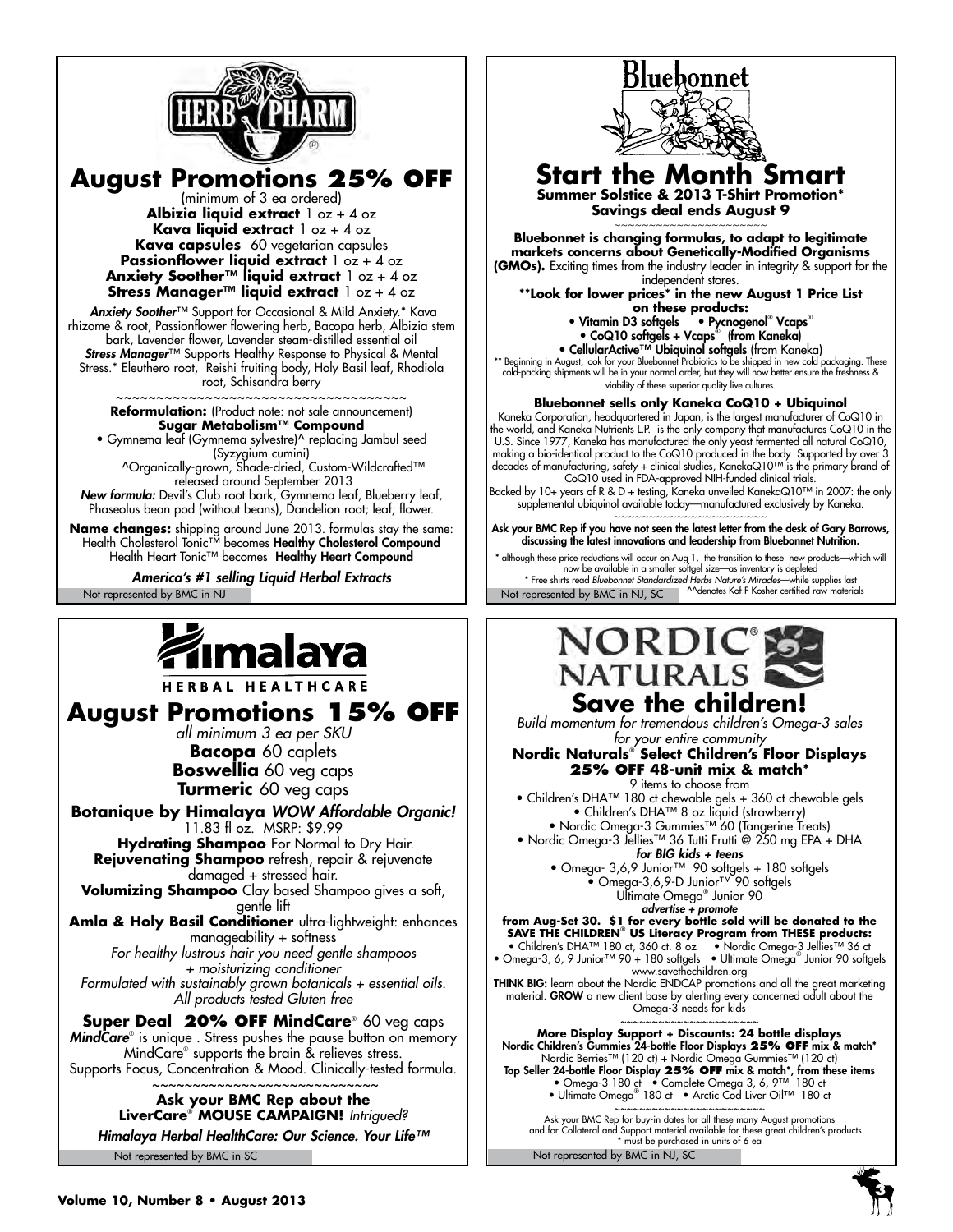# **JUVG**

## **August-September Promo** Create 2 steady customers **JUVO Original Single-serving packets**

**20% OFF**

*(no minimum purchases)*

12-packets per box Great for the Vacationer: suitcase + backpack-friendly whole food organic meals Great for Back-to-School health strategies students can be given super food choices: easy to  $mix + drink$ 

- VEGETARIAN
	- RAW
	- ALIVE
	- ORGANIC
- Fiber 8 G, 4 G protein

*ReJUVOnate Yourself!*

# bodyceuticals

organic bodycare

# **Got sunburn? Get calendula!**

Soothe summer's dry skin with Bodyceuticals Organic Calendula Oil. Great for all ages & skin conditions. In August, enjoy this special newsletter deal^

> & stock up on our "famous"  **CALENDULA OIL** 3.3 oz. size pump bottle **·10% OFF 6+ ·15% OFF12+**

^must use promo "AUGUSTBLOOMS" to get discount Free shipping on \$125 + Free calendula oil samples ~~~~~~~~~~~~~~~~

## INFO: WE GROW & YOU SHARE

• Calendula is in bloom! Our stunning, nutrient-dense varieties are ripe for the picking + ready to use in our formulations.

• Our bees are happy this summer we have honey already in our hives

• Please "LIKE" us on Facebook for product deals & summer growing tips *www.calendulaskincare.com*



## *August Promotions* **Herbal Aloe Ear Drops** 1 oz \$5.99/MSRP\$10.33 **10% OFF 6 each 15% OFF 18 each**

Herbal Aloe Ear Drops Plus create a pH balanced environment necessary to the natural healing process of the ear canal. The yellow sap of the Whole Leaf Aloe Vera comforts swelling of the lining tissue, while extracts of Calendula, Mullein, St. Johns Wort + Rosemary help to provide relief from trauma associated with Swimmers Ear, Colds, Pain, Vertigo & annoying Itching. Herbal scent. Great for Animals too!

Ask your BMC Rep about the new 2013 Aloe Cost Comparison 3rd Party Testing 18 products/ 4 Categories **Aloe Life! Best Product – Best Value in Aloe!**



*Whole Leaf Aloe Vera Juice Products*

## wellinhand **ACTION REMEDIES Topically Applied Herbal Answers** *August Promotions* **Fungi-Free™ 20% off** direct orders only all individual products on sale in August: *(note that the combined kit is NOT in sale)* **FUNGI FREE™ Program is a 4 Step Process**

These 4 products work in concert to handle the toughest, yellow, thickest, ugliest finger + toe nails! Pure ingredients applied topically.

*STEP 1: Prepare FUNGI FREE™ Prepare:* **Soap** 6 fl. oz. + 16 oz LG *STEP 2: Penetrate FUNGI FREE™ Penetrate:* **Spray** 2 fl. oz. + 16 oz LG *STEP 3: Protect FUNGI FREE™ Protect:* **Oil** 2 fl. oz + 16 oz LG *STEP 4: Prevent FUNGI FREE™*  **Prevent: POWDER** net wt.4.5 oz.(128 g)

*Prevention* **FUNGI FREE™ Pre-Polish SHIELD**  2 fl. 0z.

*Topically Applied Herbal Answers. Action Remedies*®



#### **Did You Know?** *The human body is composed of greater numbers of bacteria than of cells and DNA?* Now, you can begin to understand the importance of the good to bad bacteria ratio.

### Ask: we have the answers

Check back at www.essentialformulas.com every month or so and you will see updates on the Press releases about the Dr Ohhira's Probiotics and the expected concerns about Fukushima and products manufactured in Japan.

*Essential Formulas Incorporated Addresses Impact of Earthquake + Tsunami in Japan on Safety, Supply + Distribution of Dr. Ohhira's Probiotic Formulations* UPDATED: June 28, 2013

As of June 28, 2013, Okayama City where Dr. Ohhira's manufacturing plant is located, registered the same high safety level that was present before the accident.

According to the recent test result, the air dose rate of radioactive substances in Okayama was 0.045 micro Sv/h. The ambient air around Fugi Capsule's factory was 0.026 micro Sv/h, and the Kansai International Airport, where we transport

our products was 0.042 micro Sv/h. And as with previous test results, Dr. Ohhira's products test completely negative for Iodine and

Cesium. www.essentialformulas.com/efi. cgim?template=press\_releases



*Finest Quality Hair, Body and Skincare Accessories*

# **Bass Brushes**®

# **The Green Brush**® **& hair healthy too**

Bamboo is one of the most sustainable resources + environmentally-sound plants on Earth. With rapid re-growth cycles + a 25% higher yield than timber, it can be harvested with minimal environment impact. Bamboo can also be grown in soil damaged by overgrazing or overharvesting. Bass provides the only **GREEN BRUSH®** 

## Truly a beautiful hair brush of uncompromising craftsmanship.

Daily brushing with a Bass® natural bristle brush will help to improve the condition of the hair, Also, blow drying with a Bass® Styling Brush [ # 201] will provide professional-quality styling.

Blow drying with a Bass® Round Brush will provide added body & fullness to every hair style

(P5W - Display of all Round Brushes P101-115: 5 eah = wholesale \$261)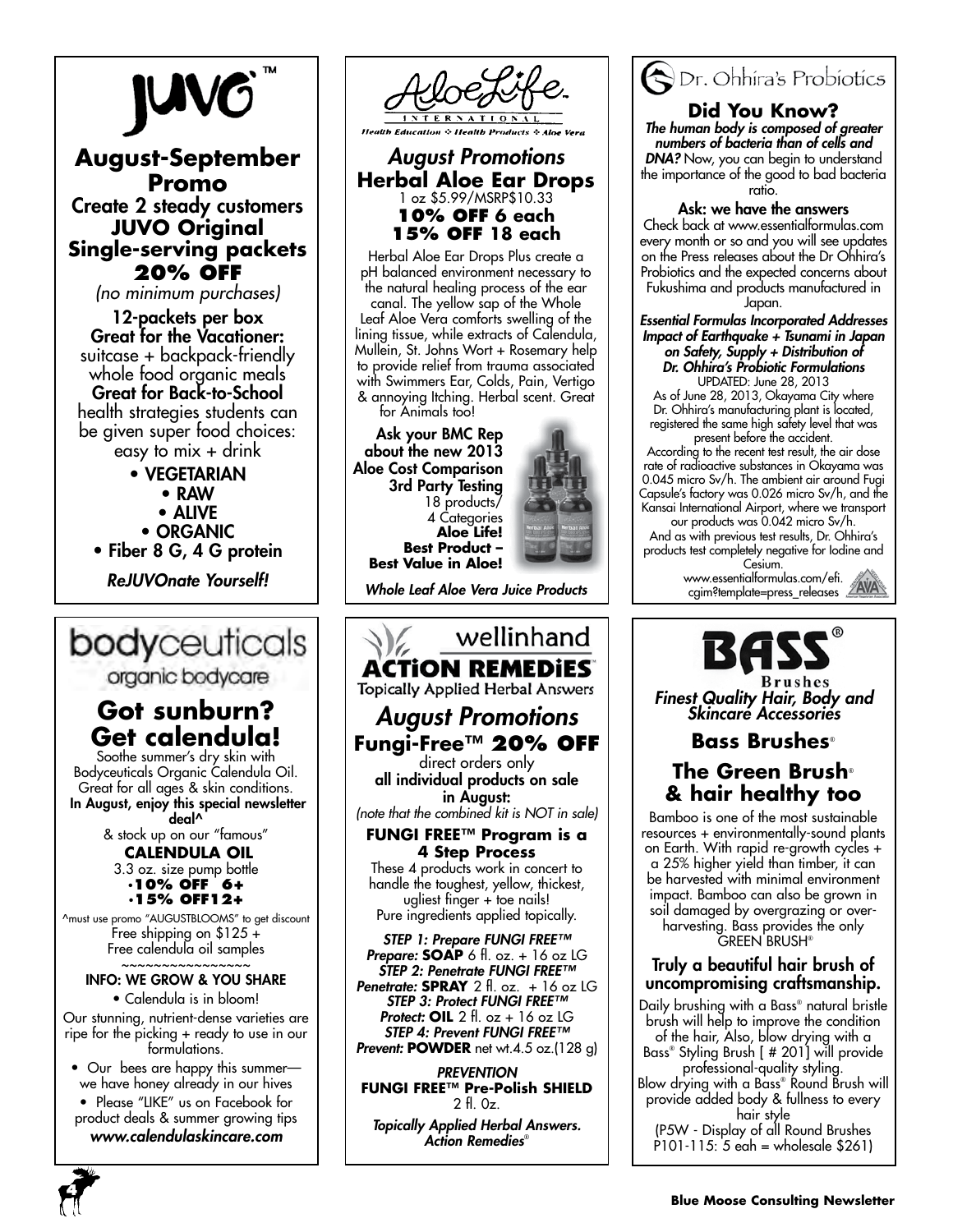SUI *August Promotion* **Vegan Lip Balms** buy-in dates: 7/20 - 8/20 **15% - 1 Box, 20% - 3 Boxes 25% - 5 Boxes** mix & match **24-pc displays:** 5 Amazon forest flavors Organic ingredients + sustainably harvested rainforest botanicals Made with fair trade cacao butter. Vegan. Cruelty free. Gluten free.<br>• Acaí • Cinnamon & Cup • Cinnamon & Cupuacu • Strawberry & Burit • Chocolate • Chocolate & Mint *promo buy in dates through the 20th of August* \*must sign contract agreeing to extend discount on to customers

REMINDER: to ask your BMC rep for the latest (July 1) Price List minimum re-orders direct still only \$50 wholesale!

*Detoxify Your Beauty*

SURYA<sup>S</sup>EBrasil

# immune **HEALTH BASICS**

CLINICALLY PROVEN IMMUNE SUPPORT

## Every dosage size of Wellmune WGP® **6 each per SKU 10% 9 each per SKU 15% 12 each per SKU 20%**

*Remember to "Fortify": school year endcaps need to include:*  Children's Chewable 25 mg 60 ct Gummy Multi Vitamin 25 mg 60 ct

Nutritional Serving Guidelines The recommended daily serving of Immune Health Basics is 1 milligram per pound of body weight. Based on the results of dozens of human clinical + preclinical studies, note that a person living under stressful conditions may want to consider double or triple the standard serving.

#### **Wellmune WGP**®  **Earns Nutraceutical Business & Technology Award**

Robust Clinical Research Program Resulting in Proven Health Benefits Cited NBT Award presented May 2013, at VitaFoods Europe™, Geneva Switzerland



GOOD for the Brain + the Immune System Natural Preventative Healthcare

# **Lion's Mane**

full spectrum extract Immune Health • Memory • Concentration^ Organic hot water extract, 300 mg 20% polysaccharides

great price: 90 vegetarian capsules

**• 3 ea 10% • 8 ea 15% • 16 ea 20% • 24 ea 22% Lion's Mane Mushroom** is one of the most interesting medicinal mushrooms. Tea has been used for centuries in traditional Japanese herbalism, primarily as a "tonic". Modern scientific research

shows it was the beta glucans that were in fact offering immune support, among other health benefits.^

All of the research on Lion's Mane mushroom has involved the use of hot water extracts. Hot water extraction is the only research validated process

for breaking the active compounds out, into a bioavailable form. There has not been any research done on the unextracted mycelium powder of Lion's Mane mushroom nor any research on the tinctures of Lion's Mane mushrooms or Lion's Mane mycelium (liquids preserved in alcohol). Mushroom Science

Lion's Mane is the only guaranteed potency hot water extract on the market, + the only one that lists guaranteed levels of active compounds on the label. ^ These statements have not been evaluated by the Food & Drug Administration. This product is not intended to diagnose, treat, cure or prevent any disease.

*Setting the standard for quality in medicinal mushrooms since 1994!*



Nurturing Naturally Since 1987

## **AUGUST PROMO:**

**New Homeopathic Creams Creams through August @ 20% discount**

for 3 or more of same SKU **• Trauma Cream**

- **Bee~Bug Bite Cream • Arnica Cream • Hemorrhoid Cream**
- (all shipping now)
- *Back by popular demand:* You spoke—we listened New carrier base with NO petrolatum or paraffin. • NEWTON formulation
- All-natural or organic ingredients • Non-greasy & fast absorbing
- Sanitary airless pump dispenser ~~~~~~~~~~~~

#### *AUGUST OTC PROMOTIONS* **20% Discount**

Liquid or Pellets. minimum 6+ per SKU **Breast Help** [N064] **Feminine Comfort** [N046] **Hives~Rashes** [N043} Parasites [N053]

Not represented by BMC in NC, SC 1987-2013 • 26 Years of Excellence



### **Plan Now: + Be Prepared All Season Long**

Did you know how much you can save on Sovereign Silver™ by buying in quantity? More stores are buying large + saving as silver hydrosol is not only good as a daily source of silver but also an unsurpassed immune support. Stores that endcap Sovereign Silver™, or use the great savings to keep America's #1 Silver on sale regularly mostly see 30-40% growth in Silver sales.

*There is no reason to carry any other silver.*

**Plan + budget and get ready for a profitable Season of Silver**

Bio-Active™ Silver Hydrosol all in glass bottles

silver hydrosol + ultrapure water

- 10 ppm
- 2 oz vertical spray
- 2 oz fine mist spray
	- 2 oz dropper
	- 4 oz dropper
	- 8 oz dropper
	- 16 oz dropper
- 32 oz family size bottle

*Sovereign Silver: The Forgotten Answer™*

Not represented by BMC in NC, SC, NJ, eastern PA

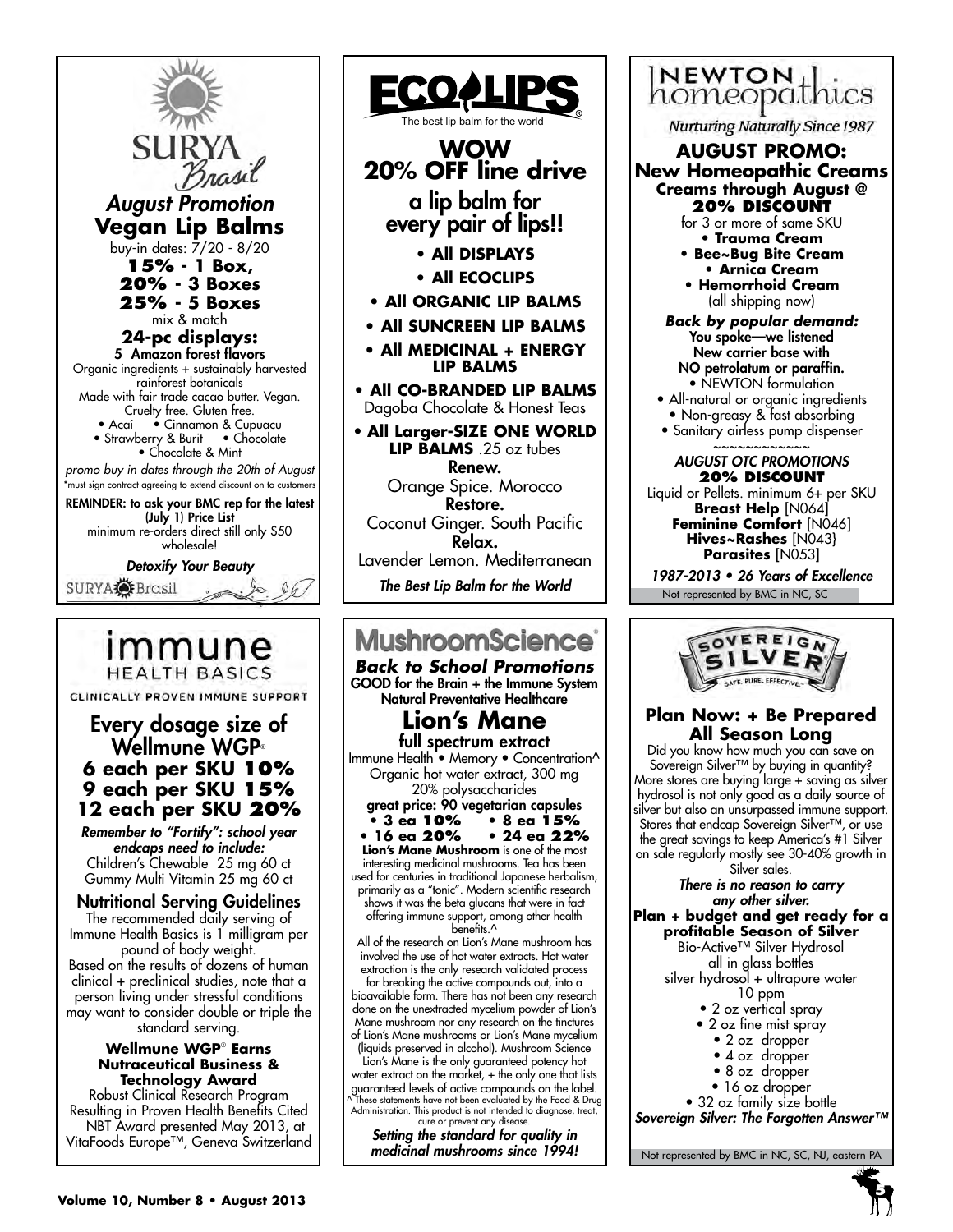#### **Newton Homeopathics** *continued from page 2*

the best way possible. Do your own checklist: no one compares to Newton!

Newton is also the most economical remedy on the market: compare dosage requirements and price, and Newton saves for the consumer, while providing a healthy 50% margin to the retailer.

Homeopathy is not herbalism. They are both wonderful modalities. Herbs are food that provide chemicals for nourishment and direct action. While herbals also have a significant energetic effect, homeopathy is all about the energetics of signaling. Herbs are the tools to build or fix the house; homeopathy is the blueprint or directions.

Thanks to Dr. Luc's dedication and insightful genius, you have with Newton some of the most innovative products on the market. The *Newton free Reference Guide* is the best tool in the marketplace for explaining homeopathy, and of getting the reader excited to know about how many useful remedies are available to them. Newton has over 100 remedies, and they have a beautiful display for stores that will make you want to convert entirely to Newton.

So BMC is ready to help you convert over to a new homeopathic center that is active, inspiring and profitable. Since these remedies involve little real estate, it is easy to have the widest range of products in a small homeopathic section, where the rows of the Newton logo will really stand out. For most stores, a new Newton customer will mean a satisfied customer who will not have many other outlets to buy the next purchase for many miles, except your store!

Now, the easiest way to rethink your approach to selling homeopathy. Keep your mind active in conversations on the sales floor with this mantra: "It's not always either/or……. It's in addition to...."

Homeopathy, as an integrative form of medicine, is a foundational recommendation for almost any conversation about health. Homeopathy works wonders in complementary therapy, as well as a standalone. The examples are simple, and limitless. A woman wants something for menopause, you have black cohosh (**Herb Pharm, Bluebonnet**), **Himalaya's** *MenoCare*® and Herb Pharm's *Healthy Menopause Tonic*™—and Newton's OTC *Menopause*. The homeopathic will bring a whole added range of support, to any of these other fine protocols.

A parent is worried about their teen's asthma, and they have researched the possibilities of Herb Pharm's *Calm Breath™ Compound.* Legally, the safest thing that you can sell them is the *Newton for Kids' Asthma Rescue~Cough*, because it is an OTC. The combination would be exponential. Newton *Detox* and Himalaya *LiverCare*® are like sun and moon. Bluebonnet *Super Quercetin*™ becomes so much more effective when combined with Newton *Dust~Grain~Ñightshade*, where appropriate; as well as with **Aloe Life**® *Whole Leaf Concentrate* as a foundational protocol for any celiac or gluten (or milk) sensitivity.

Newton does shine in efficacy for areas where most stores have very few options as well: *Hemorrhoids, Rosacea, Sciatica~Nerve Care, Panic Button!* (extreme or sudden panic, shock, fear), *Incontinence, Hives~Rashes, Shingles* and *Warts~Moles~Skin Tags.*

OXYLON BREATHE LIFE *Back to School Promos* ECHOLED EYENED **15% OFF SUMMER ESSENTIALS** • **Children's Oxylent**® 30 ct **Sunglasses for Reading** • **Prenatal Oxylent**® 30 ct **two (2) NEW Displays** • **Variety pack Oxylent**® **NATIVE SUN** 25 pc Display 30 ct SKU # 7704 \$250 24 box min (mix & match)/no max • Sun tinted reader lenses, • Buy-in dates through August 23 sustainable bamboo temples  $~\cdots$  $~\cdots$  $~\cdots$ • 7 powers • each in natural woven soft case **SUN STONE** 25 pc Display SKU # 7703 \$175 summer-2013 • Sun tinted optical quality bi-focal lens  $\sim$ ~~ • vibrant two-tone color frames • soft matching case with drawstring • 5 assorted colors/7 powers ~ must have, compact collections blending the best of fashion + up with Rep or Vitalah quality ~ display with small header display perfect for larger register space for endcaps *www.BluePlanetEyewear.com*

Oxylent® wins Taste for Life Summer Essentials Award 2013 www.tasteforlife.com/essentials-awards/ **ARE YOU INFORMED?** www.vitalah.com/university/ www.vitalah.com/Marketing/Education/ See Retailer Order Form for details \* Discounts are not given automatically: need to be set (\*Discount is normally applied on orders of 36+ boxes. Free shipping is at \$200+) \*Standard shipping structure applies *DRINKOXYLENTBREATHELIFE™*

I have seen the best sales in BMC stores with Newton for their detox/allergy/immune products: seasonally exceptional *Pollen~Weeds, Dust~Mold~Dander, Lymph Assist, Amalga Detox, Candida~Yeast* (the best!), *Parasites and Ringworm.*

As with the Herb Pharm 4-SKU wood rack cross-merchandising successes, stores have found that 2-4 Newton remedies in the various structure-function sets allows for questions, interest and sales. The product names say it all!

This month's newsletter insert announces the return of the four Newton Homeopathic Creams, and these will become the best in their category: *Trauma Cream, Arnica Cream, Bee-Bug Bite Cream* and *Hemorrhoid Cream* are just more effective than their counterparts because of the formula, the potencies and the wholisim of the formulation. For external use only, these formulas are very clean, using organic ingredients (the competition is being challenged to get better), non-greasy and fast absorbing, (non petrolatum); and in a sanitary, airless pump dispenser.

The insert also points out several ways that Newton could be integrated into other sets: again, to give the consumers more choices and to sell them combination products that are good for them while speeding up results. Newton *Accident~Injury Rescue*, Kids; *Bangs~ Scrapes*, or *Sports Injury* will obviously fit into the First Aid section, broadening it with some homeopathic options other than just arnica (Newton has *Arnica* single remedies in 10x which is novel, effective—and not sold in every drug store in America!—in pellets and liquid)

In addition, super ideas for new sales include: *Ear Wax Build-Up* alongside ear candles; *Hair~Scalp* complex (internal) double-



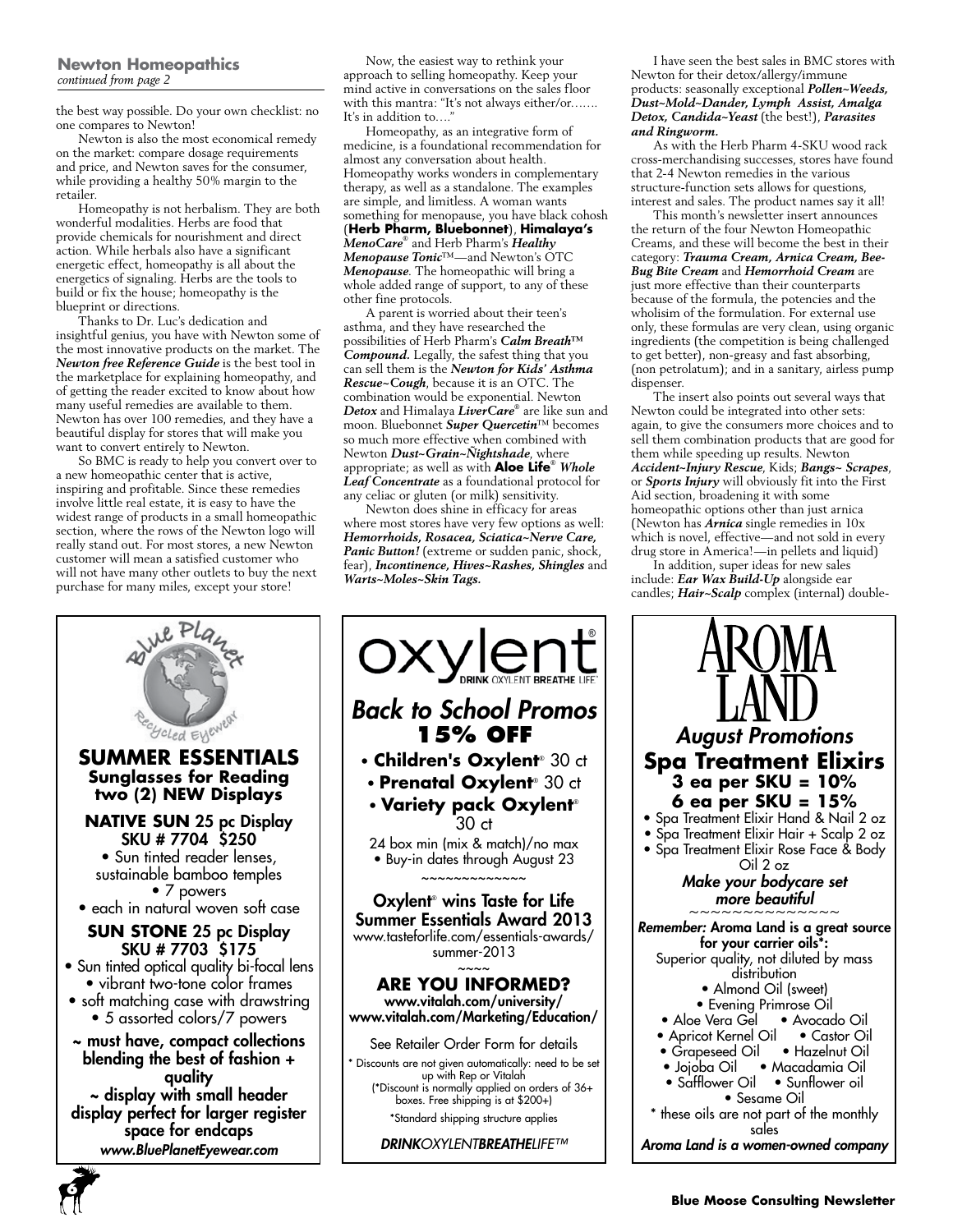faced next to shampoos; Kids *Bowel~Digestive Care* and *Constipation* and *Tummy Upset* added to every children's set; Newton *Vitality* next to B12; and *Prime+* in the anti-aging section (for symptoms associated with aging including poor memory, loss of vitality and dry, wrinkled skin).

I am a firm believer of adding Newton Homeopathics to the women's and men's healthcare sets too! The value of your women's set is so much greater with the range of benefits offered by a homeopathic *Menstrual~PMS; Menopause; Breast Help: Feminine Comfort; Morning Sickness*; and *Libido*. Men's body systems can be recalibrated with Newton *Prostate; Cell Salts; Prime+; Hair ~Scalp* and *Libido*. If someone doesn't understand, hand them the *Free Reference Guide*!

The idea is to integrate homeopathy into your presentation, and to accentuate the potential of homeopathy through effective marketing. Want sales increases for the rest of the year—sell homeopathy, along with your regular favorites and see satisfied customers return with their friends to double the pleasure!

The important thing is that you identify to the potential buyer, through education, that homeopathy brings another level of healing to the equation. Again, not in place of: in addition to. It is clear that homeopathy's effects are neither herbal nor nutraceutical, so you have to identify this differentiation in your sales pitch.

Arthritis is now *Rheumatic~Joint Care*; or *Inflammation* along with Turmeric and Boswellia, and *Glucosamine-Chondroitin-MSM* (Bluebonnet). Better yet, add these two Newton formulas to the Joint care set, along with *Aches~Pains, Leg Cramps~Swelling, Muscle* 

*Ease, Restless Leg, Sciatica~Nerve Care: Sports Injury* and *Detox* (which should be placed more everywhere than Waldo!). Now, the health seeker has so many options—as their issue may be something more specific than your current Joint Support section allows (?). And all this is achieved in the space of nine 1 oz. bottles. The maintenance doses for these products is 6 drops (or 6 pellets for the gym bag crowd) daily, but for the severe and acute flare-ups, these products can be administered every 15 minutes without danger. What other therapies gives you these broad ramp-up parameters? (Educate the people and they will come for natural health!) 50% margin to you, and available only in the finest stores.

Finally, digestion—the core to all healing. How amazing your set has just become by adding new SKUs. Anchored by the product that is one of the three gems of the *Jump Start Your Health! ™ Tri-Homeopathic System*™ (make note to ask your BMC rep about this kit), the versatile *Bowel~Digestive Care* can really fill out a section with limited shelf space. Add A*ppetite~Craving Control; Constipation: Diarrhea; Indigestion~Gas: Teeth~Gums; Dairy~Grain~Ñightshade; Food Allergy~Ãdditives*; and the strong *Candida Yeast*. Better than any tune-up shop! *Appetite~Craving* of course could become the best-selling add-on to your weight-loss section if you understand the principle, application and market.

Now it is all up to you. First, can you see the potential? Second, do you believe: believe in your own ability to shape the market, in homeopathy's tremendous potential for creating

# **"We Are health food people" Danny Inman, BMC Educator and Product Rep, SW Virginia, West Virginia, NW North Carolina**



#### *"Think"*

The beginning for me was when I was a youth sitting on a bucket picking beans at 5AM on my grandparents farm; they grew everything we ate. My Mom was always giving me vitamins and preparing wheatgrass and barley grass for all of us to drink. Consequently, at a very young age, I became interested in learning all I could about health foods and nutrition. Throughout my teens, the fascination with nutrition continued and led me into health food stores, just to read the product labels and collect information. I was constantly drawing on those learnings whenever I heard someone had an issue of wellbeing; my greatest joy was to educate and make people healthier.

Later as an entrepreneur and founder of a 38 store communications retail chain, I completed numerous business development courses

and personal development mastery programs. While growing my business, I spent years studying retail design, lighting and merchandising. I later designed an award winning floor plan, lighting concept, and created a winning branding/logo for successful retail stores. Whether its electronics and audio, or nutrition and health, I was always interested in how things work and function in harmony with the rest of the components. I have always been very competitive in business and life.

 Being successful is a desire for me, but helping others grow and succeed in life is my greatest passion. Every free moment that I had, and the way I would escape my entrepreneur mindset, was to go inside health food stores, and talk to people about health. I've always had a passion for this industry. I enjoy helping everyone and see people get healthier and smile. Right now, I believe it's a race to help the nation understand that it's a choice as to what we put in our bodies, and to THINK!

After selling my company in 2009, I wanted the health food industry to be my main focus. It wasn't until early 2012 when I met Michael. I knew right away we had a great chemistry between us regarding the desire to participate and educate about a healthier balance leading to the "goals of optimal health". I am very proud to be part of BMC to support this health food movement. The product lines BMC represents and the culture that Michael has grown among his employees, colleagues and the industry, are second to none! My goal is to continue to learn, educate and broaden the awareness that "We Are Health Food People" and to help everyone within reach. While persevering through the grueling miles of my last marathon, my inspiration for finishing, my mantra if you will, was one of my all time favorite quotes by Henry Ford, who said, "Whether you think you can or you think you can't, you're right". It's forever in my mind that I can help people get healthier, and I am succeeding, one person at a time… Eat well, do well, and be well my friend! —Danny

health? And third, in the amazing integrity that Newton Homeopathics brings to each product? Well, let's implement!

Good medicine. Until the Health Care Reform Legislation of 2010, the Affordable Care Act, is initiated and functioning (now 2014-15), patients will be looking for affordable solutions to their healthcare needs. It is anticipated that sales of homeopathy will see steep rises until that time. Alert people to the great medicine that is there right in front of them. Advertise Homeopathy in the front window, and on business cards and Ad copy

Join the National Center for Homeopathy. Get active and like them on Facebook. Offer Homeopathy Today, America's most widely read homeopathy magazine at the register (http:// nationalcenterforhomeopathy.org/homeopathytoday).

Place your first Newton order today. or ask your BMC Rep about the current Newton 30% off deal. This occasional' special offers 27 SKUs where if you order three  $(3 \text{ ea. or more})$  of the SKUs from the list, with 3 ea. (of those SKus), you will get 30% off the purchase. You must ask for the deal when placing the order, and the 27 SKUs are available NOW. Time to expand those shelves, while saving good money.

Like Newton on Facebook, and while you are there, link your store page to the Newton page. Note that when customers "like" Newton, [fb.com/Newton Homeopathics], they become enrolled in a way to receive and print out coupons on Facebook where they can exchange the coupons for specific products purchased in your store, [Note coupons need to be submitted back to Newton within 90 days of the expiration of the coupon to receive the offered store credit for the face value of the coupon plus 8 cents for handling each coupon]

Now, let's move homeopathy up front: Newton Homeopathy that is the best way to create conversation. Seasonally, *Motion Sickness*  will travel right off the counter if placed there in August-September. Make the display full with Newton *Pollen~Weeds*. Soon enough, you can replace these two with the Newton FLU (one of my 3 favorite Newton formulas for customer feedback satisfaction) and *Stage Fright~Fear* for that first day of school. Find a permanent spot for the Reference Guides and use them to your educational advantage.

Know the language and the key selling pints of the Newton line. About Homeopathy, the National Center for Homeopathy says "Homeopathy is a form of natural medicine that works to heal the body rather than simply treat an illness' symptoms. It is extremely safe to use (even with very small children and pets), has none of the side effects of many traditional medications, is very affordable, is made from natural products, and is FDA approved"

Know beyond this that all homeopathy is energy medicine. Energy based and energy balancing. Maybe the Doctor Class hasn't caught up to the physics of this yet, yet progressive science (meaning science that has not buried its head in the sand trying to protect its knowledge, its power Gollum-like) is reaching for this next frontier, and homeopathy will be travelling along-side, light-years of healing beyond the current drug-for-profit model.

Good Medicine. I like that.  $\odot$ 

#### **Further Research Sources:**

- www.ibisworld.com/industry/homeopaths. html?partnerid=prweb
- *A Vital Force: Women in American Homeopathy* by Anne Taylor Kirschmann. Rutgers University Press, New Brunswick, NJ, 2004 paperback, 230 pages, ISBN 0-8135-3320-1